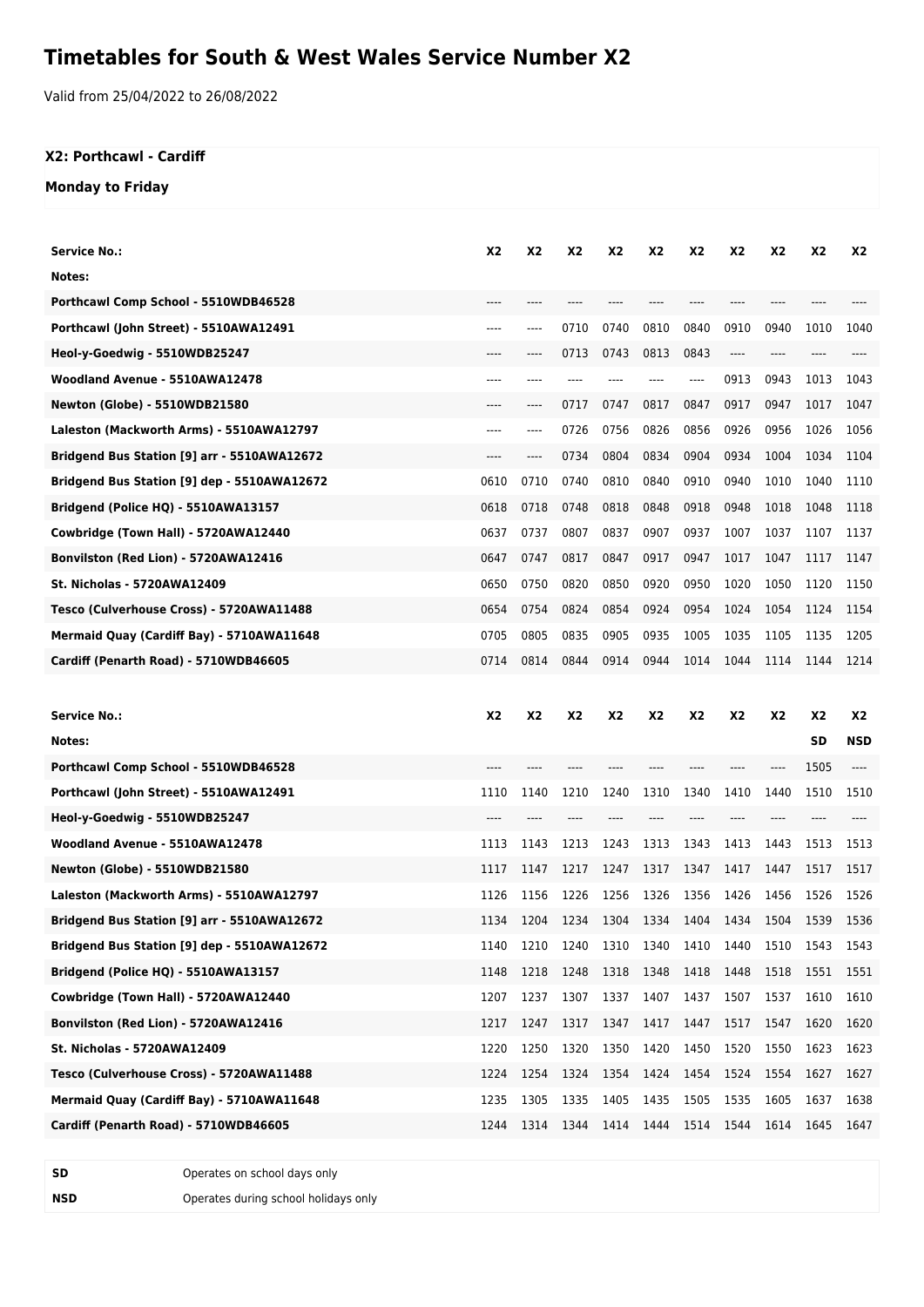| <b>Service No.:</b>                         | X <sub>2</sub> | X <sub>2</sub> | X <sub>2</sub> | X <sub>2</sub> | X <sub>2</sub> | X <sub>2</sub> | X <sub>2</sub> | X <sub>2</sub> | <b>X2</b> |
|---------------------------------------------|----------------|----------------|----------------|----------------|----------------|----------------|----------------|----------------|-----------|
| Notes:                                      |                |                |                |                |                |                |                |                |           |
| Porthcawl Comp School - 5510WDB46528        |                |                |                |                |                |                |                |                |           |
| Porthcawl (John Street) - 5510AWA12491      | 1540           | 1610           | 1640           | 1715           | 1755           | 1855           | 1955           | 2040           | 2120      |
| Heol-y-Goedwig - 5510WDB25247               | $---$          |                |                | 1718           | 1758           | 1858           | 1958           | 2043           | 2123      |
| Woodland Avenue - 5510AWA12478              | 1543           | 1613           | 1643           |                |                |                |                |                |           |
| Newton (Globe) - 5510WDB21580               | 1547           | 1617           | 1647           | 1722           | 1802           | 1902           | 2002           | 2047           | 2127      |
| Laleston (Mackworth Arms) - 5510AWA12797    | 1556           | 1626           | 1656           | 1731           | 1811           | 1911           | 2011           | 2056           | 2136      |
| Bridgend Bus Station [9] arr - 5510AWA12672 | 1604           | 1634           | 1704           | 1739           | 1819           | 1919           | 2019           | 2104           | 2144      |
| Bridgend Bus Station [9] dep - 5510AWA12672 | 1610           | 1640           | 1710           | 1745           | 1825           | 1925           | 2025           | ----           | 2150      |
| Bridgend (Police HQ) - 5510AWA13157         | 1618           | 1648           | 1718           | 1753           | 1833           | 1933           | 2033           | ----           | 2158      |
| Cowbridge (Town Hall) - 5720AWA12440        | 1637           | 1707           | 1737           | 1812           | 1852           | 1952           | 2052           | ----           | 2217      |
| Bonvilston (Red Lion) - 5720AWA12416        | 1647           | 1717           | 1747           | 1822           | 1902           | 2002           | 2102           | ----           | 2227      |
| <b>St. Nicholas - 5720AWA12409</b>          | 1650           | 1720           | 1750           | 1825           | 1905           | 2005           | 2105           | ----           | 2230      |
| Tesco (Culverhouse Cross) - 5720AWA11488    | 1654           | 1724           | 1754           | 1829           | 1909           | 2009           | 2109           | ----           | 2234      |
| Mermaid Quay (Cardiff Bay) - 5710AWA11648   | 1705           | 1735           | 1805           | 1840           | 1920           | 2020           | 2120           | ----           | 2245      |
| Cardiff (Penarth Road) - 5710WDB46605       | 1714           | 1744           | 1814           | 1849           | 1929           | 2029           | 2129           | ----           | 2254      |

### **X2: Cardiff - Porthcawl**

## **Monday to Friday**

| <b>Service No.:</b>                         | X <sub>2</sub> | X <sub>2</sub> | X <sub>2</sub> | X <sub>2</sub> | X <sub>2</sub> | X <sub>2</sub> | X <sub>2</sub> | X <sub>2</sub> | X <sub>2</sub> | <b>X2</b> |
|---------------------------------------------|----------------|----------------|----------------|----------------|----------------|----------------|----------------|----------------|----------------|-----------|
| Notes:                                      |                | <b>SD</b>      | <b>NSD</b>     |                |                |                |                |                |                |           |
| Cardiff (Penarth Road) - 5710WDB46605       | $---$          |                |                |                | 0725           | 0755           | 0825           | 0855           | 0925           | 0955      |
| Cardiff (Millenium Centre) - 5710WDB25076   | ----           |                |                | ----           | 0734           | 0804           | 0834           | 0904           | 0934           | 1004      |
| Tesco (Culverhouse Cross) - 5720AWA12404    | $----$         | ----           | ----           | ----           | 0745           | 0815           | 0845           | 0915           | 0945           | 1015      |
| <b>St. Nicholas - 5720AWA12408</b>          | ----           | ----           |                | ----           | 0749           | 0819           | 0849           | 0919           | 0949           | 1019      |
| Bonvilston (Red Lion) - 5720AWA12415        | $---$          |                |                | ----           | 0752           | 0822           | 0852           | 0922           | 0952           | 1022      |
| Cowbridge (Town Hall) - 5720AWA12441        | ----           |                |                | ----           | 0802           | 0832           | 0902           | 0932           | 1002           | 1032      |
| Bridgend (Police HQ) - 5510AWA12738         | $---$          | ----           |                | $---$          | 0821           | 0851           | 0921           | 0951           | 1021           | 1051      |
| Bridgend Bus Station [5] arr - 5510AWA12678 | $---$          |                |                | ----           | 0830           | 0900           | 0930           | 1000           | 1030           | 1100      |
| Bridgend Bus Station [5] dep - 5510AWA12678 | 0705           | 0733           | 0735           | 0805           | 0835           | 0905           | 0935           | 1005           | 1035           | 1105      |
| Laleston (Mackworth Arms) - 5510AWA12798    | 0714           | 0742           | 0744           | 0814           | 0844           | 0914           | 0944           | 1014           | 1044           | 1114      |
| <b>Newton (Globe) - 5510AWA12530</b>        | 0723           | 0751           | 0753           | 0823           | 0853           | 0923           | 0953           | 1023           | 1053           | 1123      |
| Heol-y-Goedwig - 5510WDB25248               | 0725           | 0753           | 0755           | 0825           | 0855           | ----           |                |                |                |           |
| Woodland Avenue - 5510WDB21583              | $---$          |                |                |                |                | 0926           | 0956           | 1026           | 1056           | 1126      |
| Porthcawl (Lias Road) - 5510AWA12492        | 0728           | 0756           | 0758           | 0828           | 0858           | 0928           | 0958           | 1028           | 1058           | 1128      |
| Porthcawl Comp School - 5510WDB46528        | $---$          | 0800           | $---$          |                |                |                |                |                |                |           |
| Porthcawl (John Street) arr - 5510AWA12491  | 0730           | 0805           | 0800           | 0830           | 0900           | 0930           | 1000           | 1030           | 1100           | 1130      |

**SD** Operates on school days only **NSD** Operates during school holidays only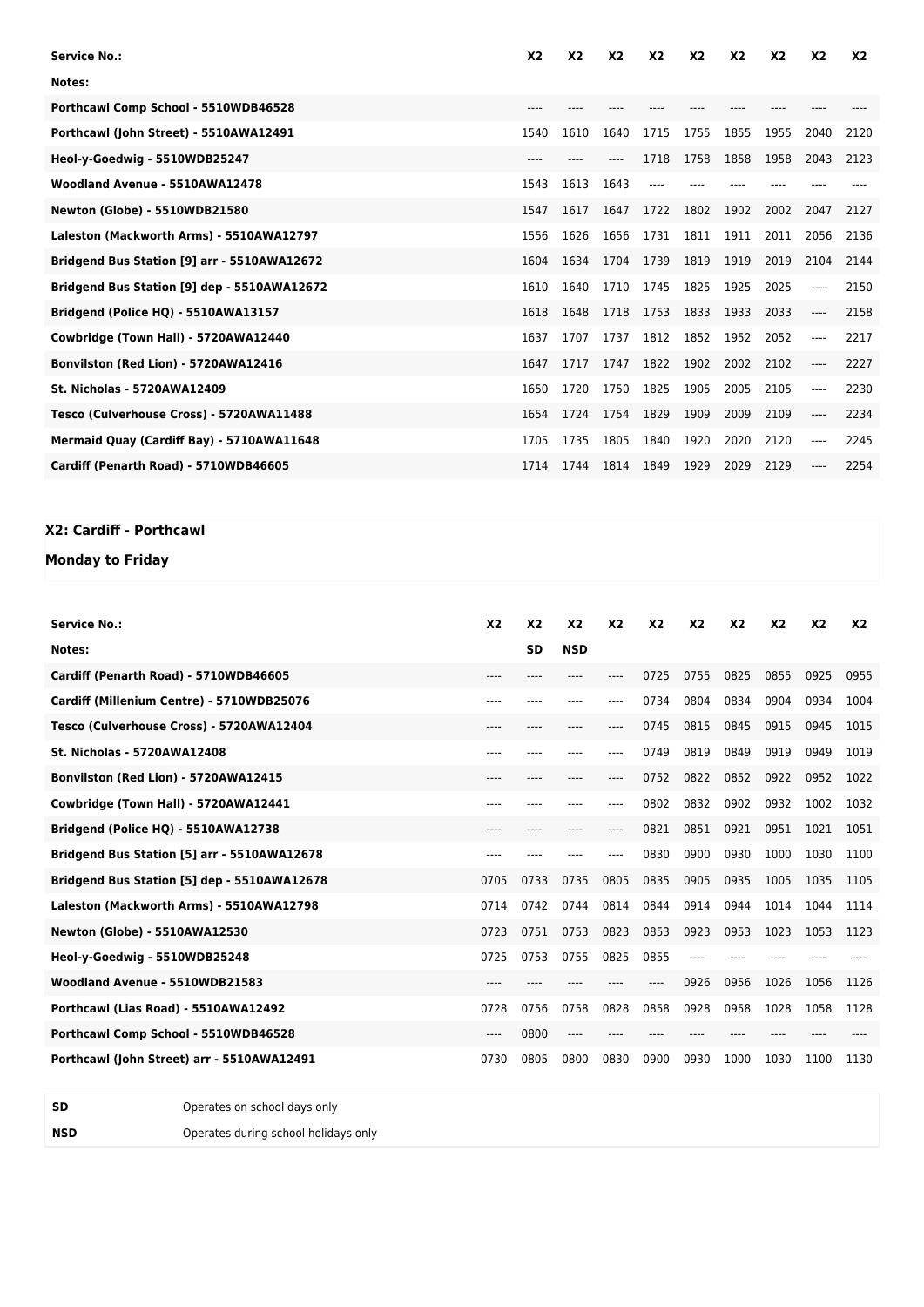| Service No.:                                | X2        | X2             | X <sub>2</sub> | X2    | <b>X2</b>      | X <sub>2</sub> | X2        | X2    | X2   | X2    |
|---------------------------------------------|-----------|----------------|----------------|-------|----------------|----------------|-----------|-------|------|-------|
| Notes:                                      |           |                |                |       |                |                |           |       |      |       |
| Cardiff (Penarth Road) - 5710WDB46605       | 1025      | 1055           | 1125           | 1155  | 1225           | 1255           | 1325      | 1355  | 1425 | 1455  |
| Cardiff (Millenium Centre) - 5710WDB25076   | 1034      | 1104           | 1134           | 1204  | 1234           | 1304           | 1334      | 1404  | 1434 | 1504  |
| Tesco (Culverhouse Cross) - 5720AWA12404    | 1045      | 1115           | 1145           | 1215  | 1245           | 1315           | 1345      | 1415  | 1445 | 1515  |
| <b>St. Nicholas - 5720AWA12408</b>          | 1049      | 1119           | 1149           | 1219  | 1249           | 1319           | 1349      | 1419  | 1449 | 1519  |
| Bonvilston (Red Lion) - 5720AWA12415        | 1052      | 1122           | 1152           | 1222  | 1252           | 1322           | 1352      | 1422  | 1452 | 1522  |
| Cowbridge (Town Hall) - 5720AWA12441        | 1102      | 1132           | 1202           | 1232  | 1302           | 1332           | 1402      | 1432  | 1502 | 1532  |
| Bridgend (Police HQ) - 5510AWA12738         | 1121      | 1151           | 1221           | 1251  | 1321           | 1351           | 1421      | 1451  | 1521 | 1551  |
| Bridgend Bus Station [5] arr - 5510AWA12678 | 1130      | 1200           | 1230           | 1300  | 1330           | 1400           | 1430      | 1500  | 1530 | 1600  |
| Bridgend Bus Station [5] dep - 5510AWA12678 | 1135      | 1205           | 1235           | 1305  | 1335           | 1405           | 1435      | 1505  | 1535 | 1605  |
| Laleston (Mackworth Arms) - 5510AWA12798    | 1144      | 1214           | 1244           | 1314  | 1344           | 1414           | 1444      | 1514  | 1544 | 1614  |
| <b>Newton (Globe) - 5510AWA12530</b>        | 1153      | 1223           | 1253           | 1323  | 1353           | 1423           | 1453      | 1523  | 1553 | 1623  |
| Heol-y-Goedwig - 5510WDB25248               | $---$     | ----           | ----           | $---$ | $---$          | ----           | ----      |       |      | $---$ |
| Woodland Avenue - 5510WDB21583              | 1156      | 1226           | 1256           | 1326  | 1356           | 1426           | 1456      | 1526  | 1556 | 1626  |
| Porthcawl (Lias Road) - 5510AWA12492        | 1158      | 1228           | 1258           | 1328  | 1358           | 1428           | 1458      | 1528  | 1558 | 1628  |
| Porthcawl Comp School - 5510WDB46528        | $---$     | ----           | ----           | $---$ | ----           | ----           | ----      | $---$ | ---- | $---$ |
| Porthcawl (John Street) arr - 5510AWA12491  | 1200      | 1230           | 1300           | 1330  | 1400           | 1430           | 1500      | 1530  | 1600 | 1630  |
|                                             |           |                |                |       |                |                |           |       |      |       |
| <b>Service No.:</b>                         | <b>X2</b> | X <sub>2</sub> | <b>X2</b>      | X2    | X2             | <b>X2</b>      | <b>X2</b> | X2    | X2   | X2    |
| Notes:                                      |           |                |                |       |                |                |           |       |      |       |
| Cardiff (Penarth Road) - 5710WDB46605       | 1525      | 1555           | 1625           | 1655  | 1725           | 1805           | 1835      | 1900  | 1940 | 2040  |
| Cardiff (Millenium Centre) - 5710WDB25076   | 1534      | 1604           | 1634           | 1704  | 1734           | 1814           | 1844      | 1909  | 1949 | 2049  |
| Tesco (Culverhouse Cross) - 5720AWA12404    | 1545      | 1615           | 1645           | 1715  | 1745           | 1825           | 1855      | 1920  | 2000 | 2100  |
| <b>St. Nicholas - 5720AWA12408</b>          | 1549      | 1619           | 1649           | 1719  | 1749           | 1829           | 1859      | 1924  | 2004 | 2104  |
| Bonvilston (Red Lion) - 5720AWA12415        | 1552      | 1622           | 1652           | 1722  | 1752           | 1832           | 1902      | 1927  | 2007 | 2107  |
| Cowbridge (Town Hall) - 5720AWA12441        | 1602      | 1632           | 1702           | 1732  | 1802           | 1842           | 1912      | 1937  | 2017 | 2117  |
| Bridgend (Police HQ) - 5510AWA12738         | 1621      | 1651           | 1721           |       | 1751 1821 1901 |                | 1931      | 1956  | 2036 | 2136  |
| Bridgend Bus Station [5] arr - 5510AWA12678 | 1630      | 1700           | 1730           | 1800  | 1830           | 1910           | 1940      | 2005  | 2045 | 2145  |
| Bridgend Bus Station [5] dep - 5510AWA12678 | 1635      | 1705           | 1735           | 1805  | 1835           | 1915           | 1945      | 2010  | 2050 | 2150  |
| Laleston (Mackworth Arms) - 5510AWA12798    | 1644      | 1714           | 1744           | 1814  | 1844           | 1924           | 1954      | 2019  | 2059 | 2159  |
| <b>Newton (Globe) - 5510AWA12530</b>        | 1653      | 1723           | 1753           | 1823  | 1853           | 1933           | 2003      | 2028  | 2108 | 2208  |
| Heol-y-Goedwig - 5510WDB25248               | ----      | 1725           | 1755           | 1825  | 1855           | 1935           | 2005      | 2030  | 2110 | 2210  |
| Woodland Avenue - 5510WDB21583              | 1656      | ----           | ----           | ----  | ----           | ----           | ----      | ----  | ---- | ----  |
| Porthcawl (Lias Road) - 5510AWA12492        | 1658      | 1728           | 1758           | 1828  | 1858           | 1938           | 2008      | 2033  | 2113 | 2213  |
| Porthcawl Comp School - 5510WDB46528        |           |                |                |       |                |                |           |       |      |       |